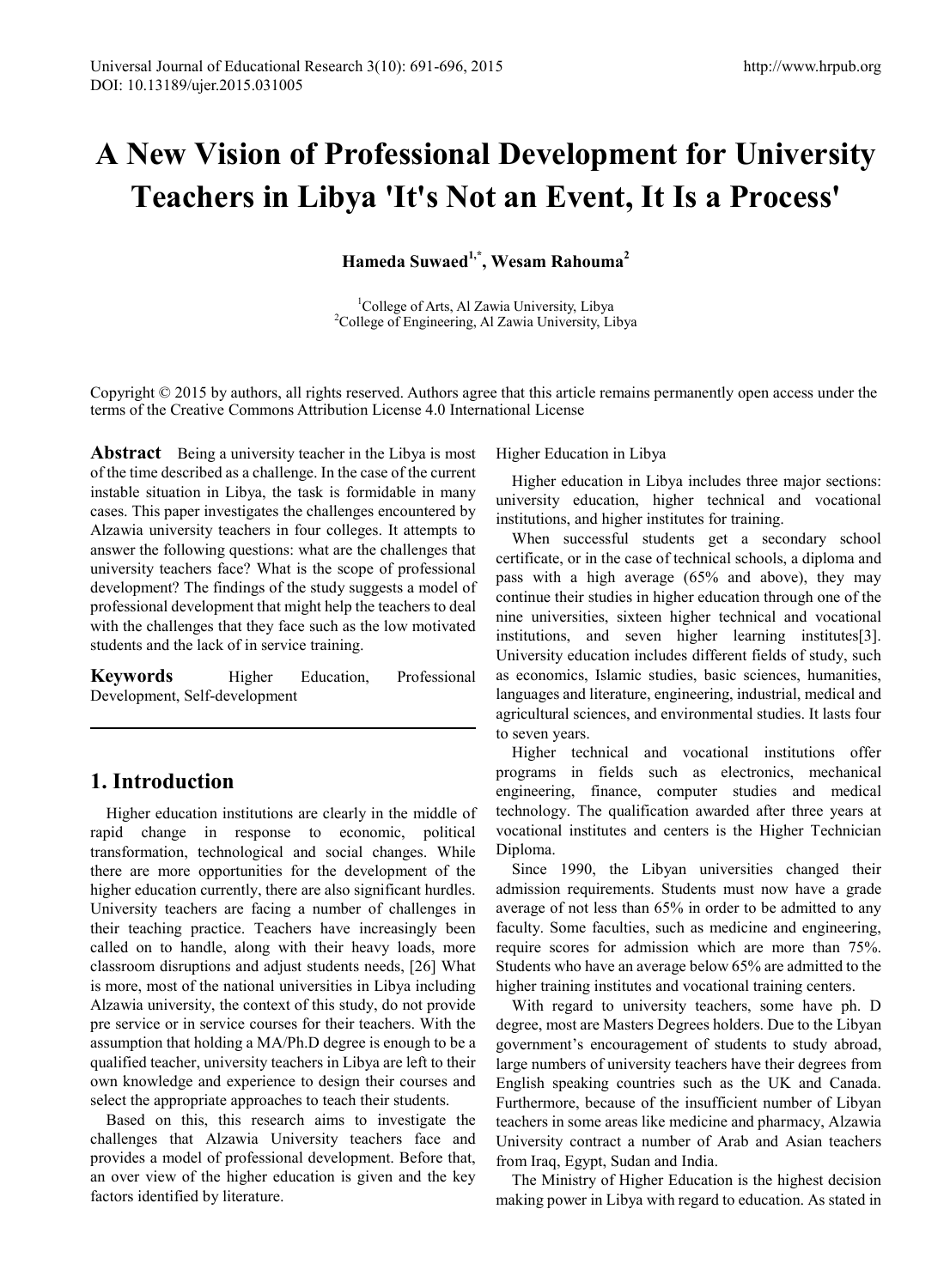its report [22]**,** it is the responsibility of this ministry to provide courses for teachers for 'preparing and developing the skills and knowledge needed to be able to keep pace with global development in the areas of curriculum and teaching methods and the use of modern educational techniques'. However, in contrast with basic and secondary education, the Ministry does not provide consistent material and training courses for university teachers.

This is mainly due to the following reasons. First, since most the university teachers hold MA/PhD degrees, it is widely believed that they are qualified enough to teach, Second, the Libyan culture assumptions that people have about teachers as 'sources of knowledge' perpetuated the idea that teachers do not need further training. As a consequence most Libyan and non Libyan university teachers teach without receiving pre-service or in-service training and are left to their own means of self-development to acquire pedagogical knowledge.

It is within this contextual background that we have designed this study to explore approaches to professional development that might help the teachers to deal with the challenges that they face.

## **2. Key Factors Identified by Literature**

According to Alrashdan [1]**,** the main challenges that face higher education in the Arab world are the poor quality of higher education programs and the limited scientific research. Essa and Siddiek [7] add another set of problems that influence the higher education in most of the Arab universities, and Libya is not an exception, such as the use of traditional methods of teaching. Students are not encouraged to be innovative, think critically, or mix theoretical knowledge with scientific application.

In research on the Chinese context, Barkhuzian and Wette [4] investigated the Chinese University teachers' experience. They pointed out problems related to the teaching contexts such as large classes, low proficiency and instrumental motivation. Also some teachers mention the effect of fixed syllabus and heavy workloads that include correcting the papers and lesson preparation which are time consuming for teachers out of class time.

To deal with such factors, there is urgent need to provide professional development opportunities for both new as well as experienced teachers who tend to overly use lectures in their courses. According to Kim [10], these opportunities will help the teachers in developing various skills in order to reach every student in their class. McKinney, etal [13] mentioned that professional development refers to the opportunities for teacher learning and it includes formal experiences such as workshops, meetings and informal experiences that the teachers accumulate as part of their work. Wenger [25] suggests providing teachers with opportunities to discuss the challenges that they face and to engage in communities of practice. Seferoglu [16] adds that 'teachers need opportunities to share what they know, discuss

what they want to learn, and connect new concepts and strategies to their own unique contexts'. The context in which the professional development is delivered is one of the fundamental parts that make it successful. Professional development can mostly succeed in contexts that support it and consider it important, [8].

One of the important characteristic of contexts that support professional development is that they have a shared sense of the need for change. For example, simply telling teachers that they must improve their syllabuses is not enough to generate the sense of urgency that institutional change requires. if the teachers in a given sitting have shared understanding about a problem and solutions, the change is possible. On the other hand, when they disagree, the scope of change is limited [8].

Teachers' beliefs about their roles and the methods that they use play a significant role in teaching efficacy [24]. Therefore, teachers' beliefs can be the most difficult barriers for professional development to overcome, since in many cases they have evolved through years of teaching experience. This is why professional development often fails to produce its intended results: When the knowledge presented via professional development contradict the teachers' beliefs, the teachers usually go back to what they had been doing i.e teachers modify and adapt the new knowledge according to what they believe is good for their students, [15].

However, teachers are more likely to change their beliefs in contexts that consider learning a 'communal activity' [9]. In these contexts, teachers interact with each other, discuss teaching and help one another to use new teaching strategies. According to Shamahara [17], interaction with colleagues play an essential role in changing teachers' beliefs about teaching.

Another important characteristic of professional development is the content. According to the National Commission on Mathematics and Science Teaching report , professional development should (1) deepen teachers' knowledge of the subjects being taught; (2) enhance teachers' teaching skills;(3 and (5) increase the ability to evaluate students' work, in order to provide constructive feedback to students, [21].

According to Harwell, [8] the content of professional development should focus on subject matter knowledge, pedagogical weaknesses within the organization, measurement of student performance, and research regarding challenges that are relevant to the setting in which the professional development is delivered. By staying within this frame of reference, teacher professional development can focus on real issues and avoid providing information that may not benefit the participants.

Thus, it becomes necessary to investigate research gaps addressing the challenges in relation to institutional, students, and curricula issues. Moreover, a study of challenges alone would be incomplete without an exploration of possible solutions to overcome those challenges. The present study aims to address this gap.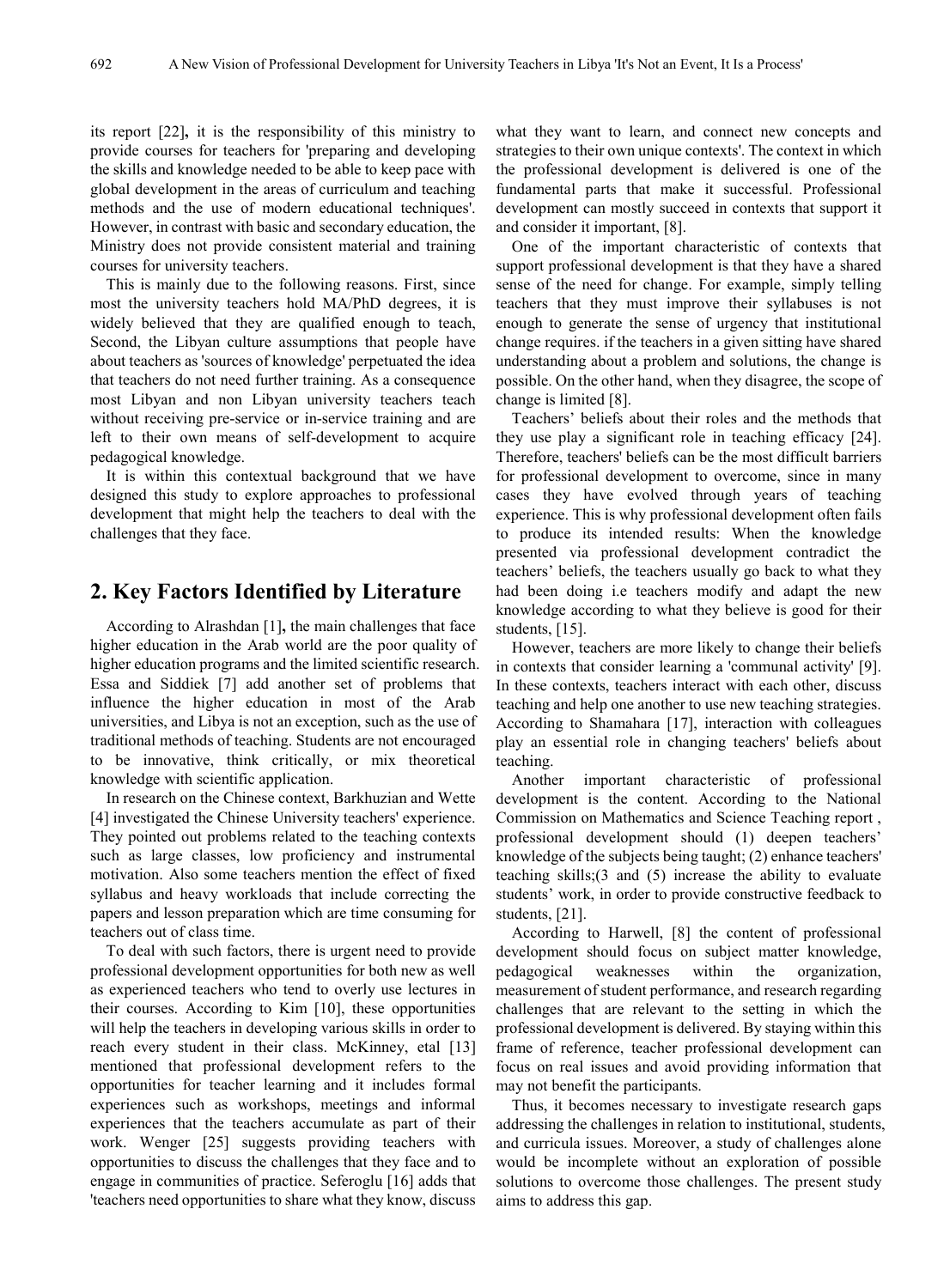This study is built on a previous study conducted by the researchers at the EFL Departments, College of Arts, Al zawia University. It was a qualitative study that investigated the challenges that English language teachers face. The findings of the study revealed that teachers face challenges such as the lack of consistent materials and students' low level and motivation, [20].

However, the participants of this study were limited to English language teachers. Thus, the researchers decided to explore the challenges that may face Alzawia university teachers in other departments and colleges since the university does not provide professional development opportunities. The researchers also aim at suggesting a model of professional development for the teachers. A study that identifies the challenges and provides possible solutions and strategies might go a long way towards supporting teacher to enhance and improve their teaching skills.

## **3. The Research Approach**

A qualitative approach was selected to explore university teachers' views about professional development and the challenges that they face in teaching. Semi structured interview was used to ask the participants about their views of professional development and whether they are interested to attend workshops and training courses. Semi structured interviews were selected because those interviews have structured framework but they are flexible for more follow up of responses [12].

### **3.1. The Study Context**

Al Zawia University was constructed in 1988. This university includes 32 faculties and 29 campuses spread in 9 cities and towns. ZU provides a bachelor programs in Sports, Engineering, Arts, Science, Economics and Political Science, Education, Medical Technology, Dental, Medicine, Pharmacy, Nursery, Law and Natural Resources and Information Technology. ZU has (47000) undergraduate students and (1800) postgraduate students, with (3300) faculty members and (3400) non-academic staff, and three general educational hospitals located in three cities (Zawia-Surman- Sabrata). ZU is a member of Arabic, Islamic and African Universities Associations. In addition, different master programs are provided in Science, Art and Education, Economics, Law and Engineering.

#### 3.1.1. Participants

The findings reported below are based on data gathered from semi structured interviews with 20 teachers working in the Arts, Science, Engineering and Medical colleges. The population of the study consists of 4 females and 16 males. Their experience ranges from 1- 18 years of teaching.

## 3.1.2. Data Collection Process

The first step taken was to get approval for conducting the

research. This initial phase required meeting the teachers in order to explain and clarify the procedures of the data collection. Before the interview, we have explained the research ethical issues such as the aims of the research and the issues explored and the confidentiality of the research.

### 3.1.3. Data Analysis Procedures

The interview data were analyzed with reference to the main themes of the research mentioned above. During the analysis we looked for answers related to the teachers' views about professional development as well as the challenges that they face. Interview data were initially coded under the broad heading then gradually modified into sub-categories referring, for example, to different types of professional development the teachers mentioned.

## **4. Findings**

The analysis of the collected data brought to the surface four themes. These findings helped to design practical professional development form that is relevant to the Libyan context.

## **4.1. Dissatisfaction**

Analysis of the participants' answers reflects teachers' dissatisfaction about the opportunities that they get for professional development. Opfer et al [14], points out that 'the more dissatisfied an individual is, the more likely it is that the individual will seek out new understandings and new ideas'. In their answers to questions about the professional development courses, most of the participants mentioned that they did not receive any pre service or in service training. In addition, the opportunities to attend professional development courses are very limited. The only form of training that they mentioned was attending workshops during their postgraduate studies. All the participants who have medical and engineering background have never taken a course or studied theories involving pedagogy or teaching methodology.

In a follow up question about if they interested to attend workshops about teaching methodology, most of the participants mentioned that they are interested to attend workshops or courses to know more about teaching methods, and to improve their teaching practice.

## **4.2. Contextual Factors**

The participants mentioned different factors that influence their teaching. The first type of factors is related to the higher education such as the rapid expansion in students' enrolment which is considered as one of the main issues on most of the higher education contexts not just in Libya but in other African Universities such as Tanzania, Uganda, Kenya and Nigeria, [11]. In addition, the interviewed teachers complained about the lack of consistent syllabus and the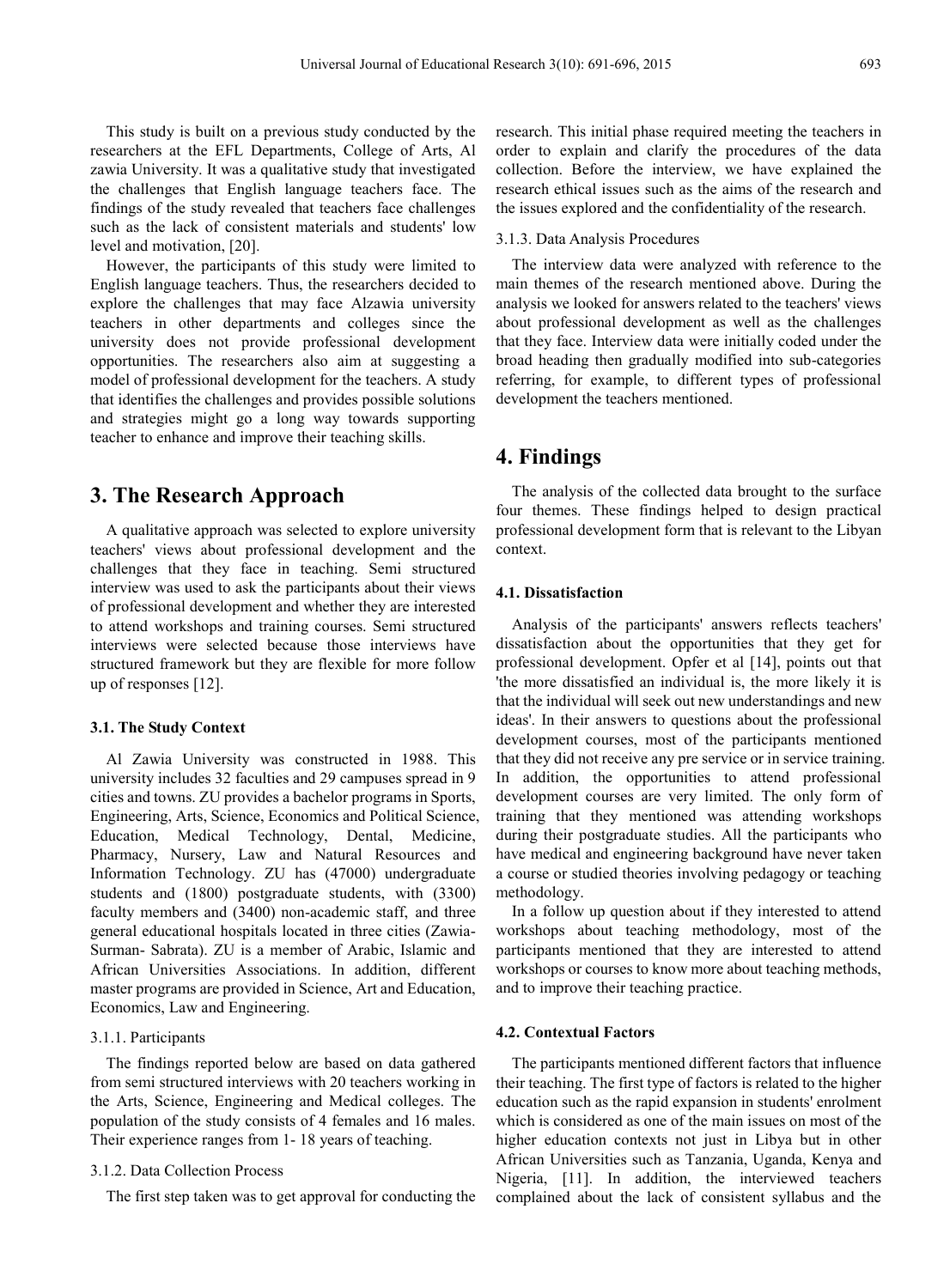criteria of selecting new students and teachers. A lack of sequencing of syllabus can even contribute to a classroom learning at a mixed level as even students in the same year might study different books if they are taught by different teachers.

Other difficulties that the participants discussed were related to students. Most of interviewed teachers showed dissatisfaction about their students' level. They said that they lack the basic skills in research and academic writing. What is more, students' number in most classes is really large and their motivation to study is very low. These factors influence the teachers' choices of materials and tasks. This is consistent with the research findings in Namibia, in which the large number of classes influences students' motivation, providing feedback, and classroom management, [11].

In addition, the participants mentioned other factors that are related to infrastructure such as the lack of facilities such as the teaching aids, the poor internet connection, the lack of Journals and resources. Desai mentions similar situation in India, where not all the higher education institutes have good resources, infrastructure and faculty programs of teaching, [6].

Finally, the instable situation in Libya affects the teaching and was mentioned by most participants. Study has to be suspended for many days and sometimes weeks in some colleges. The wide spread of weapon makes the teachers carful about their way of testing and their evaluation.

#### **4.3. Self-development**

In discussing how the participants deal with the above mentioned factors, the participants mentioned different resources. The main resources were learning by doing i.e. they learn to teach by practicing teaching and reflection on their teaching. Through teaching they come to know what works with their students so they keep using it. According to Tomlinson [23], this is important for teachers to improve their teaching practice. Furthermore, some teachers mentioned using new techniques mentioned in books or the internet or watching videos about teaching. The use of these resources varies from one teacher to another depending on their beliefs about their teaching and the goals that they try to achieve.

Crandall pointed out that, for teachers to enhance their teaching skills, there are in service courses, journals and books, colleagues to talk with and observe, classroom research to conduct, and workshops to attend. This range of professional development opportunities helps teachers to develop a personal professional development plan. Crandall [5] adds that organisations may offer or support professional development but teachers must make personal plan to their own professional growth.

## Discussion

The interviews with the participants highlighted a range of contextual factors that influence their teaching. Part of these challenges is related to higher education policy such as the

lack of pre service and in service training. In addition, in contrast with basic and secondary education, there is no consistent syllabus to teach in higher education. The other challenges are related to students' background education such as the lack of research skills. This is consistent with Alrshdan's findings in which he mentioned that there is no link between what students learn in basic and secondary education and university education. As a result, most of the components are new to students and most of the time they will find them difficult to understand [1].

The findings indicated that the participants depend on their previous learning experience and professional development methods such as using the internet and reading books to deal with these challenges. Using these resources reflected teachers' interest to improve their teaching skills.

A close investigation of the gathered data and the familiarity with the Libyan context brought to the surface the theme of 'shared practice'. Sharing what the teachers know and might help them find solutions to the challenges that they face. According to Seferoglue teachers should be encouraged to share ideas and help each other through discussions and reflection on their teaching. This is due to the fact that the sense of community and the supportive environment are powerful means to encourage teachers deal with the challenges that they face and use new teaching strategies, [16], [18].

## **5. A Model of Effective Professional Development**

In this section, based on the findings of this research, we used the themes to generate a model for professional development for university teachers in Libya. Shown in figure 1, this model is dynamic and effective.

#### Explanation

On the part of university teachers, as suggested by Wenger [25], providing teachers with opportunities to discuss the challenges that they face and understanding the need for improvement is essential not only to find ways to do it but also to think about sharing their experience and ideas with others. Seferoglu [14] adds that 'teachers need opportunities to share what they know, discuss what they want to learn, and connect new concepts and strategies to their own unique contexts'.

Understanding the need for improvement is essential not only to find ways to do it but also to think about sharing their experience and ideas with others. Through regular meetings and peer teaching in their working context, teachers might discuss their methods and activities, reflect on their teaching practice and enhance their ability to learn from their own and one another's experience [19]. Alongside sharing learning and teaching experience with their colleagues, teachers should continue to use the internet, books

Furthermore, a support from the department and the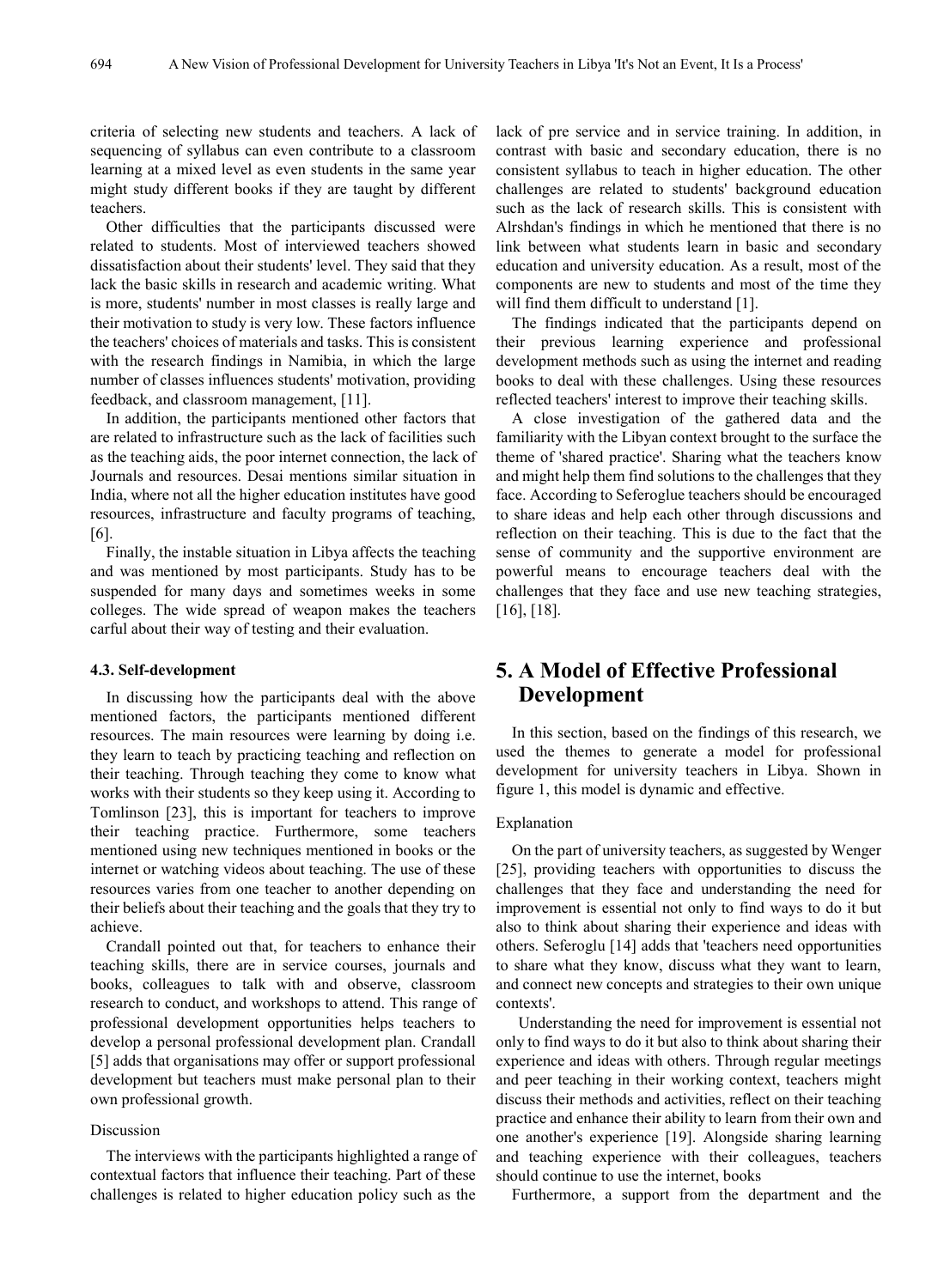faculty is essential to foster the growth of development culture within their working space and to foster a disposition in teachers as continuing learners. By organizing conferences, workshops and positive environment, faculties will help the teachers to share their teaching practice, [2].

Finally, on the part of University administration, although the university has significant challenges, yet the university has significant resources to draw upon in upgrading its colleges, and teaching resources. In addition to the few conferences and seminars that have been organized by the university, providing formal and informal forums of professional development to which all teachers have access is essential to support teachers in their efforts to improve their teaching skills and deal with the challenges that they face.

**6. Conclusions**

Addressing the challenges that the teachers face is critical

not only for the future of the university but also for that of the higher education institutes at large. As revealed from the findings of this study, University teachers in Alzwia University need sustained support in a new form of professional development that is college based and collaborative. As such, the model presented above gives some structure for the suggested reforms to support and to improve the overall teaching and learning environment.

We believe that the starting point to improve the higher educational system is to support the teachers. Thus, the model suggested will help the teachers who face challenges that affect their work in terms of support and self-learning.

However, taking this forward requires institutional policies on exposing professional development. Further work and research is needed to identify more precisely what challenges each college face. Based on this classification future research could involve case studies and experimentation to test how effective this model of professional development is to address the challenges.



Figure 1. Model of professional development for Libyan university teachers.